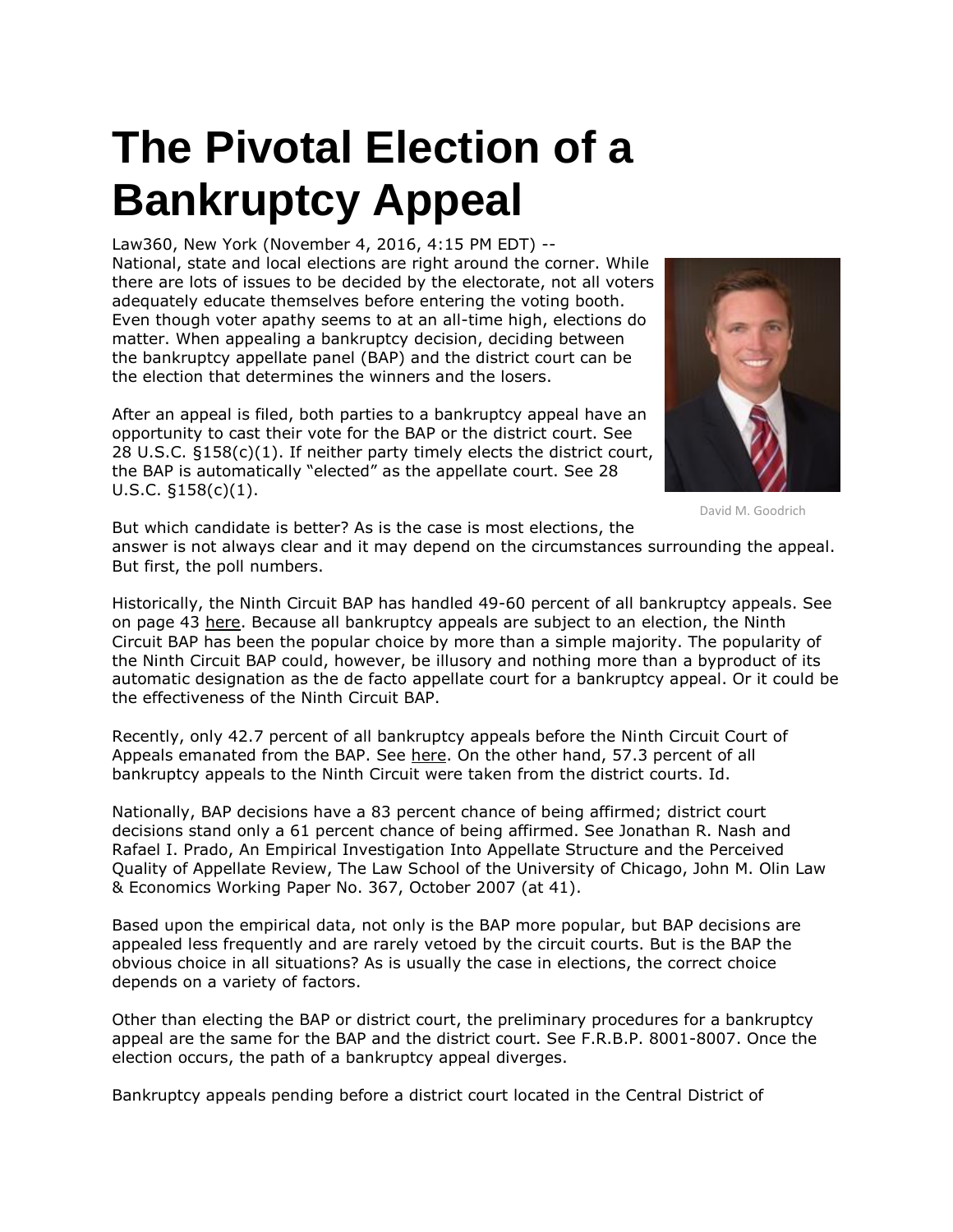California are governed by the three-and-a-half pages of rules found in Chapter IV of the Local Rules. Bankruptcy appeals submitted to the Ninth Circuit BAP, however, are subject to 11 pages of rules found in the Rules of the United States Bankruptcy Appellate Panel of the Ninth Circuit. The rules of the two courts are not the same.

For example, a Certification of Interested Parties and Notice of Related Cases is required to be filed "with the notice of appeal" in the district court. See rule 2.1. A similar disclosure is not required in the Ninth Circuit BAP until the initial brief is filed. See 8015(a)-1. If a party seeks an extension of time for briefing, a motion filed with the district court is ruled upon by the district court judge. See rule 5. A similar motion is not ruled upon by a BAP judge, but instead, the BAP clerk. See 8018(a)-1(b). These nuances are minor and are not necessarily sufficient reason to elect one court over the other. But there are very important differences between the two courts that should be weighed before one court is elected over the other.

One of the most significant differences between the Ninth Circuit BAP and a Ninth Circuit district court is the power to fashion mandamus relief. The Ninth Circuit has recently held that the Ninth Circuit BAP, which is not an Article III court, does not have jurisdiction to consider a petition for writ of mandamus. Ozenne v. Chase Manhattan Bank (In re Ozenne), 818 F.3d 514 (9th Cir. Cal. 2016). It is noteworthy the Ninth Circuit BAP will reconsider the Ozenne decision sitting en banc. Until then, however, the Ninth Circuit BAP cannot issue mandamus relief.

Unlike the Ninth Circuit BAP, a district court is an Article III court and is empowered to issue mandamus relief. See 28 U.S.C. §1651(a) (aka the "All Writs Act."). As a result, the Ozenne decision does not impair a district court's mandamus power. If mandamus relief is sought, the district court is the only appellate court that can afford mandamus relief.

Another difference is the number of judges deciding an appeal. Established by the Ninth Circuit Judicial Council in 1979, the Ninth Circuit BAP consists of seven bankruptcy judges that serve for a seven-year term. Each BAP appeal is heard by a panel of three judges. See 28 U.S.C. 158(b)(5). In appropriate circumstances, an appeal may be decided en banc by the Ninth Circuit BAP. See Rule 8019-(a). In contrast, only the judge of the assigned district court reviews a bankruptcy appeal, and there is no process for obtaining en banc appellate review. See FRBP 8005(a).

Additionally, the process for seeking oral argument after it has been waived is different. Under the local rules of the Ninth Circuit BAP, the BAP may determine that oral argument is not necessary and oral argument can be waived by the BAP. See Rule 8019-1. Although not codified as a rule or procedure in the Ninth Circuit BAP's local rules, appellants are often notified by a "clerk's order" that oral argument is not necessary and that appellants are permitted to file a written response to the clerk's order explaining the need for oral argument. Upon consideration of an appellant's response to the clerk's order, oral argument may be set by the Ninth Circuit BAP even though oral argument was previously determined to be unnecessary.

The district courts for the Central District of California, on the other hand, have no established rule or procedure on oral argument for bankruptcy appeals. See Chapter IV of the Local Rules. Even though the rules are silent on oral argument, district courts frequently waive oral argument and notify parties a decision will be rendered on the briefs without the opportunity for oral argument. Unlike the BAP's procedure for requesting oral argument, the district courts do not typically provide an order allowing appellants to seek permission to present oral argument.